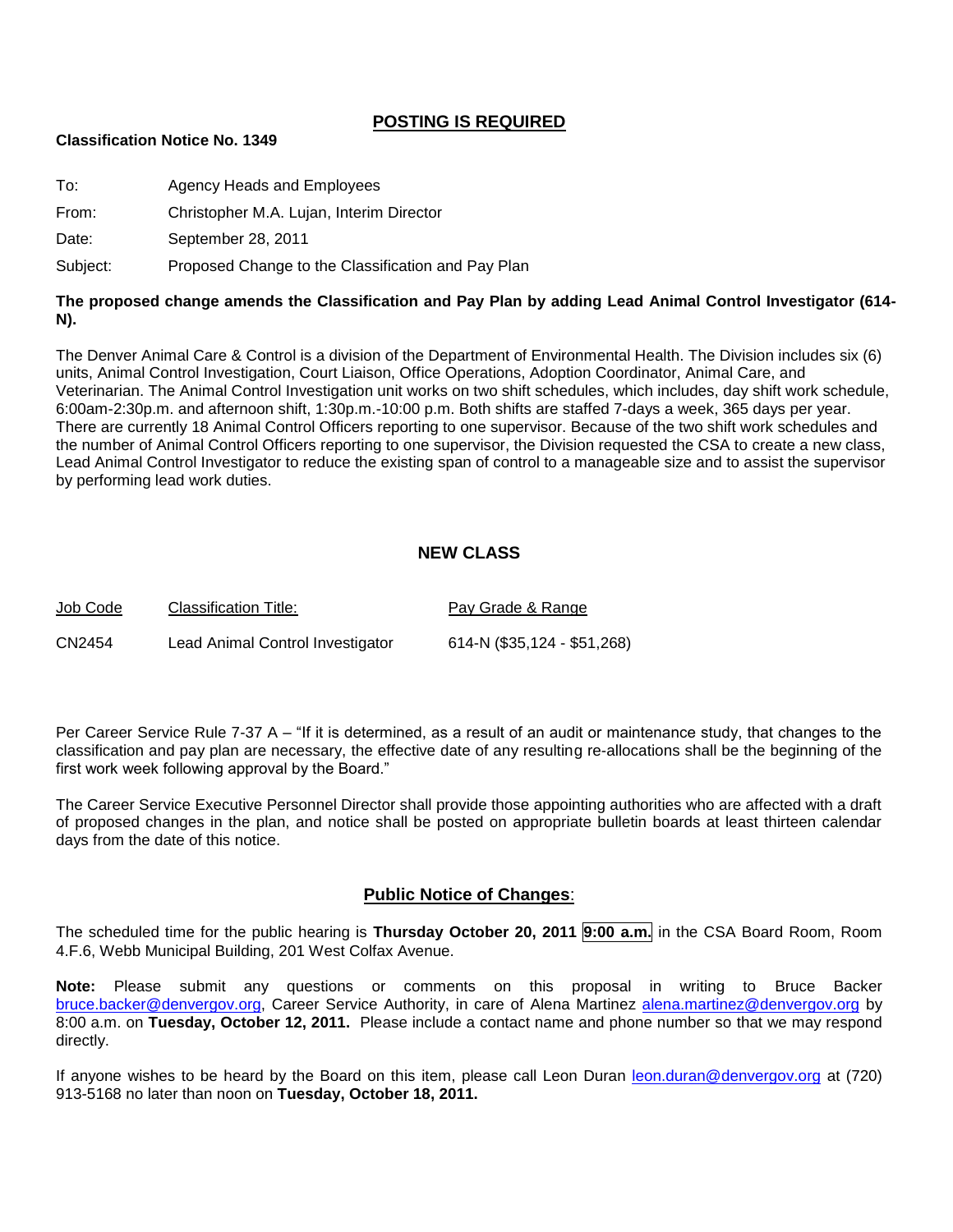

# Career Service Authority

Page 1 of 5

# Lead Animal Control Investigator

# **GENERAL STATEMENT OF CLASS DUTIES**

Performs permanently assigned lead work over Animal Control Investigators who receive, dispatch, and respond to complaints regarding inappropriate animal behavior, verifies and enforces rabies vaccinations and license and leash laws, performs euthanasia, and collects, impounds, and cares for animals.

#### **DISTINGUISHING CHARACTERISTICS**

The Lead Animal Control Investigator performs permanently assigned lead work over Animal Control Investigators that receive, dispatch, and respond to complaints regarding inappropriate animal behavior. This class is also distinguished from the Animal Control Investigator Supervisor that supervises the work of Animal Control Investigators who perform, receive, dispatch, and respond to complaints regarding inappropriate animal behavior.

# *Guidelines, Difficulty and Decision Making Level:*

Guidelines are generally but not always clearly applicable, requiring the employee to exercise judgment in selecting the most pertinent guideline, interpret precedents, adapt standard practices to differing situations and recommend alternative actions in situations without precedent.

Duties assigned are generally complex and may be of substantial intricacy. Work assignment is performed within an established framework under general instructions but requires simultaneous coordination of assigned functions or projects in various stages of completion.

Employee is responsible for determining time, place and sequence of actions to be taken. Unusual problems or proposed deviations from guidelines, practices or precedents may be discussed with the supervisor before being initiated.

### *Level of Supervision Received and Quality Review:*

Under general supervision, the employee receives assignments and is expected to carry them through to completion with substantial independence. Work is reviewed for adherence to instructions, accuracy, completeness and conformance to standard practice or precedent. Recurring work clearly covered by guidelines may or may not be reviewed.

### *Interpersonal Communications and Purpose:*

Contacts with the public or employees where explanatory or interpretive information is exchanged, defended, gathered and discretion and judgement are required within the parameters of the job function.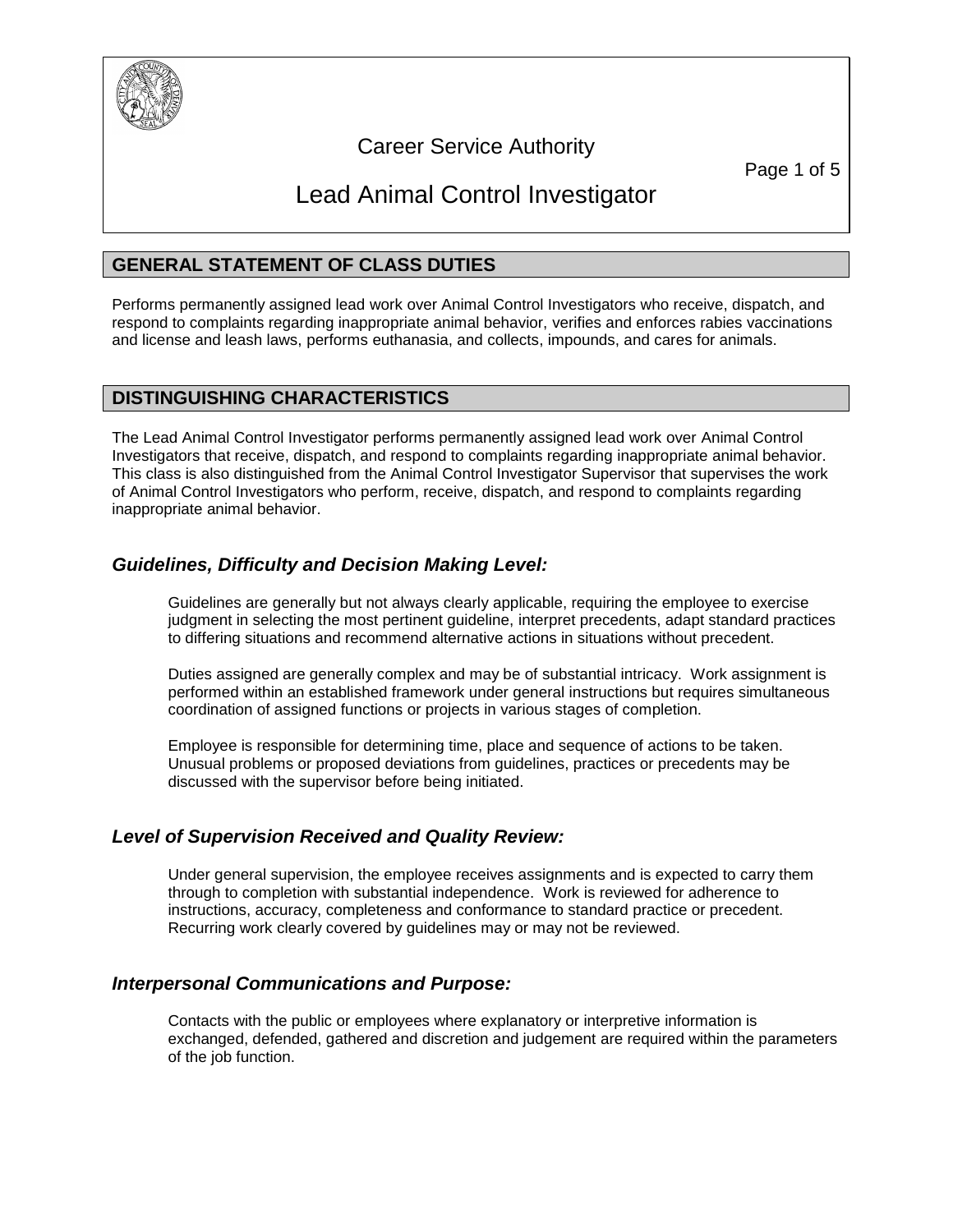#### *Level of Supervision Exercised:*

Performs permanently assigned lead work duties over two or more Animal Control Investigator.

### **ESSENTIAL DUTIES**

The following Essential Duties are in addition to the Essential Duties of the Animal Control Investigator class:

Develops or modifies work plans, methods, and procedures, determines work priorities, and develops work schedules to provide adequate staff coverage.

Provides work instruction and assists employees with difficult and/or unusual work assignments.

Assigns and distributes work, reviews work for accuracy and completeness, and returns assignments with recommendations for proper completion.

Resolves problems encountered during daily operations and determines appropriate solutions.

Contributes to the development of the performance enhancement plan, documents performance, provides performance feedback, and furnishes information for the formal performance evaluation.

Responds orally to informal grievances and relays information to the supervisor.

Documents situations which may be cause for disciplinary action and provides this information to the supervisor.

Ensures to implement the industry's safety standards and assists the supervisor with developing necessary procedures to ensure compliance.

Implements and interprets policies and procedures developed by higher level managers or supervisors.

Assists in developing, recommending, and coordinating the implementation of new procedures for the assigned functions or unit.

Assists the supervisor with planning and developing training programs and trains new employees.

Performs other related duties as assigned.

Any one position may not include all of the duties listed. However, the allocation of positions will be determined by the amount of time spent in performing the essential duties listed above.

### **MINIMUM QUALIFICATIONS**

#### *Competencies, Knowledge, & Skills:*

**Animal Husbandry –** Knowledge of the care and handling of animals, including feeding, controlling, restraint, health, and reproduction.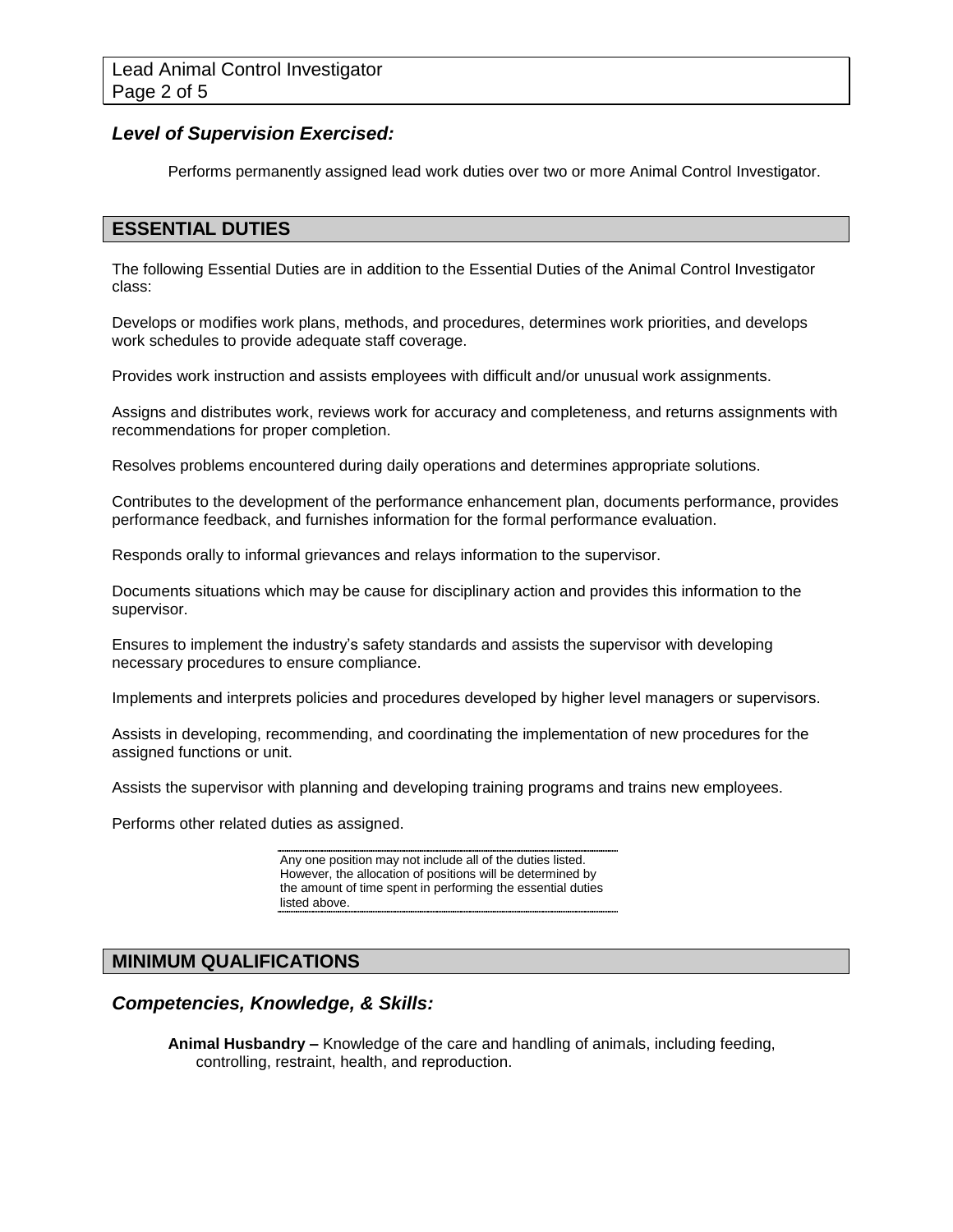- **Integrity/Honesty –** Displays high standards of ethical conduct and understands the impact of violating these standards on an organization, self, and others, chooses an ethical course of action, is trustworthy.
- **Attention to Detail**  Is thorough when performing work and conscientious about attending to detail.
- **Self Management** –Sets well defined and realistic personal goals; displays a high level of initiative, effort, and commitment towards completing assignment in a timely manner; works with minimal supervision; is motivated t achieve; demonstrates responsible behavior.
- **Speaking –** Uses correct English grammar to organize and communicate ideas in words that are appropriate to listeners and situations, uses body language appropriately.
- **Listening –** Receives, attends to, interprets, and responds to verbal messages and other cues such as body language in ways that are appropriate to listeners and situations.
- **Decision Making**  Specifies goals and obstacles to achieving those goals, generates alternatives, considers risks, and evaluates and chooses the best alternative in order to make a determination, draw conclusions or solve a problem.
- **Interpersonal Skills –** Shows understanding, friendliness, courtesy, tact, empathy, cooperation, concern, and politeness to others, relates well to different people from varied backgrounds and different situation.
- **Memory –** Recalls information that has been presented before.
- **Customer Service**  Works and communicates with clients and customers to satisfy their expectations. Committed to quality services.
- **Self-Esteem –** Believes in own self-worth, maintains a positive view of self, and displays a professional image.
- **Conscientiousness –** Displays a high level of effort and commitment towards performing work, demonstrates responsible behavior.
- **Flexibility –** Adapts quickly to changes.
- **Reasoning –** Discovers or selects rules, principles, or relationships between facts and other information.
- **Teamwork –** Encourages and facilitates cooperation, pride, trust, and group identity, fosters commitment and team spirit, works with others t achieve goals.
- **Manages & Organizes Information**  Identifies a need, gathers, organizes, and maintains information, determines its importance and accuracy, and communicates it by a verity of methods.
- **Technical Competence –** Knowledge of how to perform one's job. Refers to specialized knowledge that is acquired through formal training or extensive on the job experience.
- **Reading -** Learns from written material by determining the main idea or essential message. Recognizes correct English grammar, punctuations, and spelling.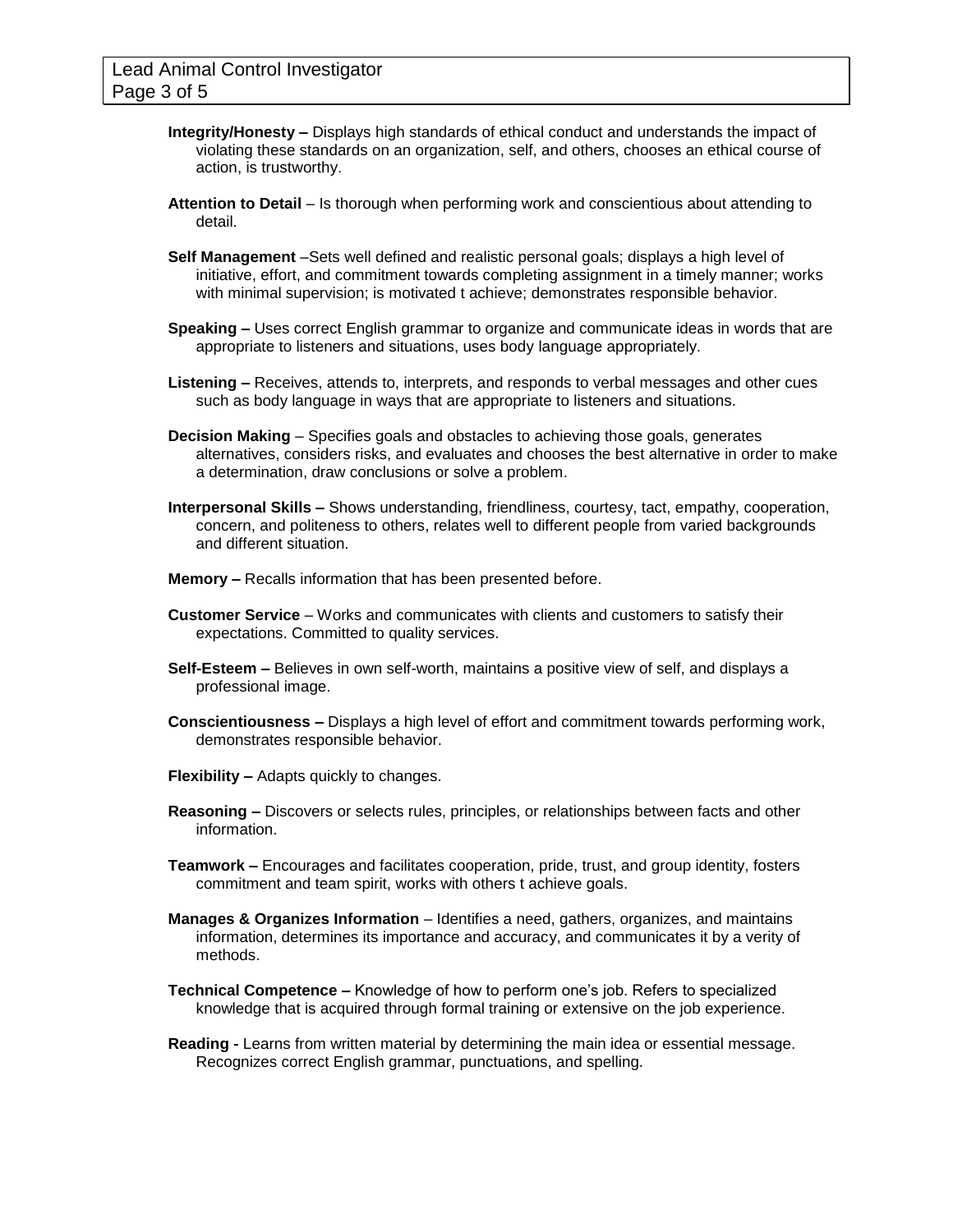**Writing –** Uses correct English grammar, punctuation, and spelling communicate thoughts, ideas, information, and messages in writing.

#### *Physical Demands:*

Walking: moving about on foot Lifting: raising or lowering an object from one level to another. Stooping: bending the body by bending spine at the waist. Fingering: picking, pinching, or otherwise working with fingers. Hearing: perceiving the nature of sounds by the ear. Repetitive motions: making frequent movements with a part of the body. Eye/hand/foot coordination: performing work through using two or more. Lifting: Raising or lowering an object 25-50 pounds.

#### *Working Environment:*

Extreme Cold: temperature cold enough to cause marked bodily discomfort. Extreme Heat: temperature hot enough to cause marked bodily discomfort. Temperature Changes: variations in temperature from hot to cold. Wet: frequent contact with water or other liquid. Handles emergency or crisis situations. Pressure due to multiple calls and inquiries. Subject to varying and unpredictable situations.

#### *Education Requirement:*

Graduation from high school or possession of a GED certificate.

#### *Experience Requirement:*

One year of experience at the type and level of an Animal Control Investigator.

#### *Licensure and/or Certification:*

Possession of a valid Colorado driver's license at the time of application and as a condition of continued employment.

#### **CLASS DETAIL**

*FLSA CODE:* Non-Exempt

*ESTABLISHED DATE:* **xx/xx/2011**

*ESTABLISHED BY:* Hameed Pousti

*REVISED DATE:*